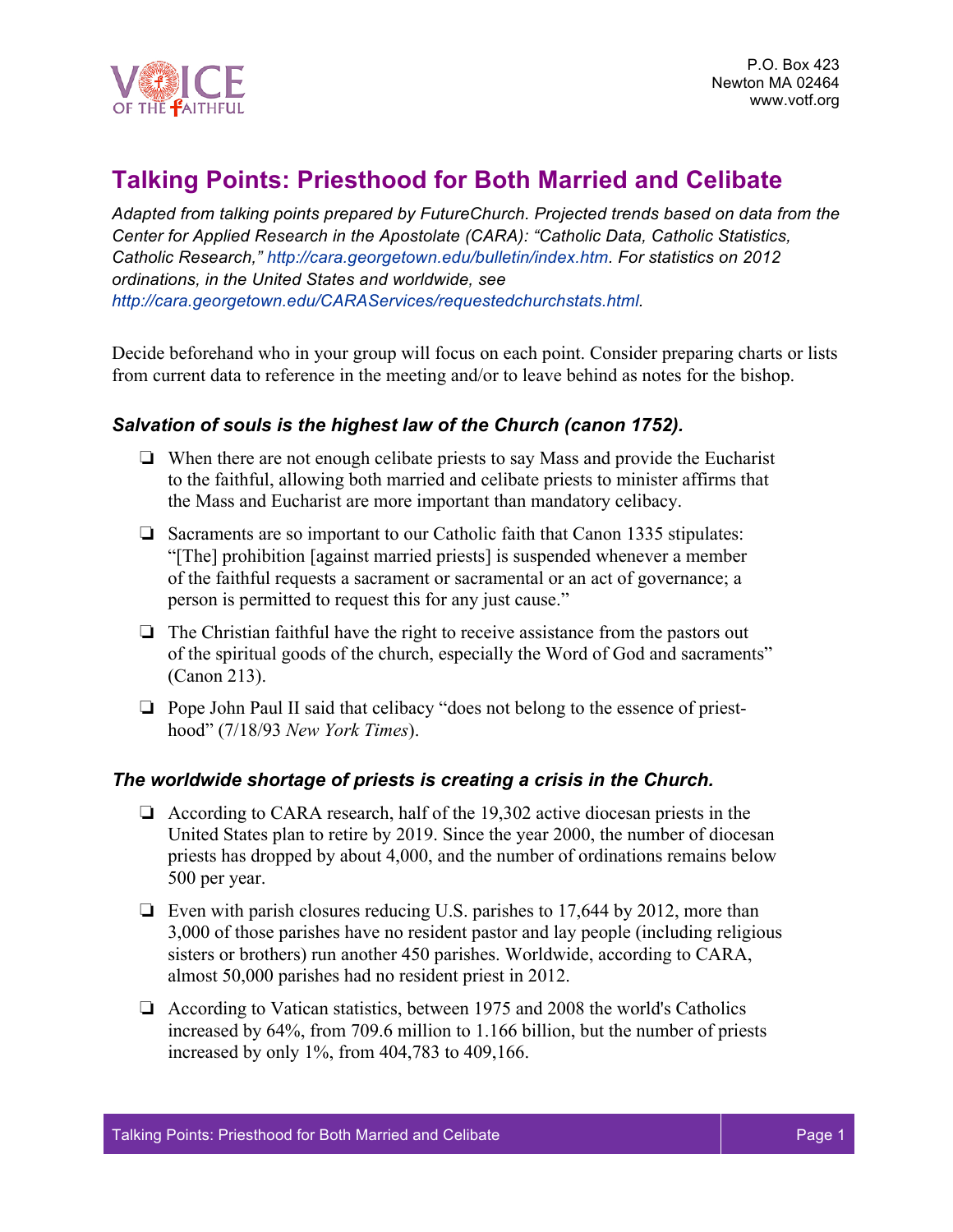#### *We see vibrant parishes closing, or being merged while our priests are exhausted from having too much to do with too little help.*

❏ Give some examples from your diocese and/or relate a few anecdotes from your personal experience.

## *Given the obvious shortages, we do not understand why our Church does not consider a married priesthood.*

- ❏ It seems as if Church leaders believe **mandatory celibacy is more important than the Mass and the Eucharist**. Considering that most of the apostles were married, that married clergy were common until the  $12<sup>th</sup>$  century, that even today a married Protestant minister who converts can be ordained a priest, we wonder why married Catholic men cannot receive the same consideration. **When did celibacy become more important than the Eucharist?**
- ❏ We wonder why we are closing parishes rather than opening ordination, given that Jesus charged us to spread the good news and deliver a message of welcome and openness—not closed doors and shuttered windows.

# *We ask you as our bishop and our brother in Christ to begin a dialogue about restoring early Church traditions.*

- ❏ Many lay people, as well as bishops and priests, have started talking about the need to restore our early traditions of permitting both married and celibate priests in our Church.
- ❏ We ask that you open this dialogue within [*your diocese*] and at the U.S. Bishops' Conference.

# *We join cardinals, bishops, and laity around the world who are asking for open discussion of optional celibacy.*

- ❏ In 2010, three Belgium bishops, Patrick Hoogmarten (Hasselt,) Johan Bonny (Antwerp) and Jozef De Kesel (Bruges) questioned mandatory celibacy and said that married men should not automatically be excluded from the priesthood. (Reuters 9/22/10)
- ❏ The Indonesian Bishops Conference, the Brazilian Bishops Conference, and the Canadian Bishops Conference have called for discussion of optional celibacy. The USCCB should add its name to the list of those seeing this critical need.

## *Catholic laity support married priests.*

❏ In a 2005 Gallup Survey, 68% of all U.S. Catholics registered at a parish reported their opinions about solutions to the priest shortage: 75% favored ordaining married men; 81% supported the return of priests who have married, 61% thought it would be good to ordain celibate women, and 54% approved of ordaining